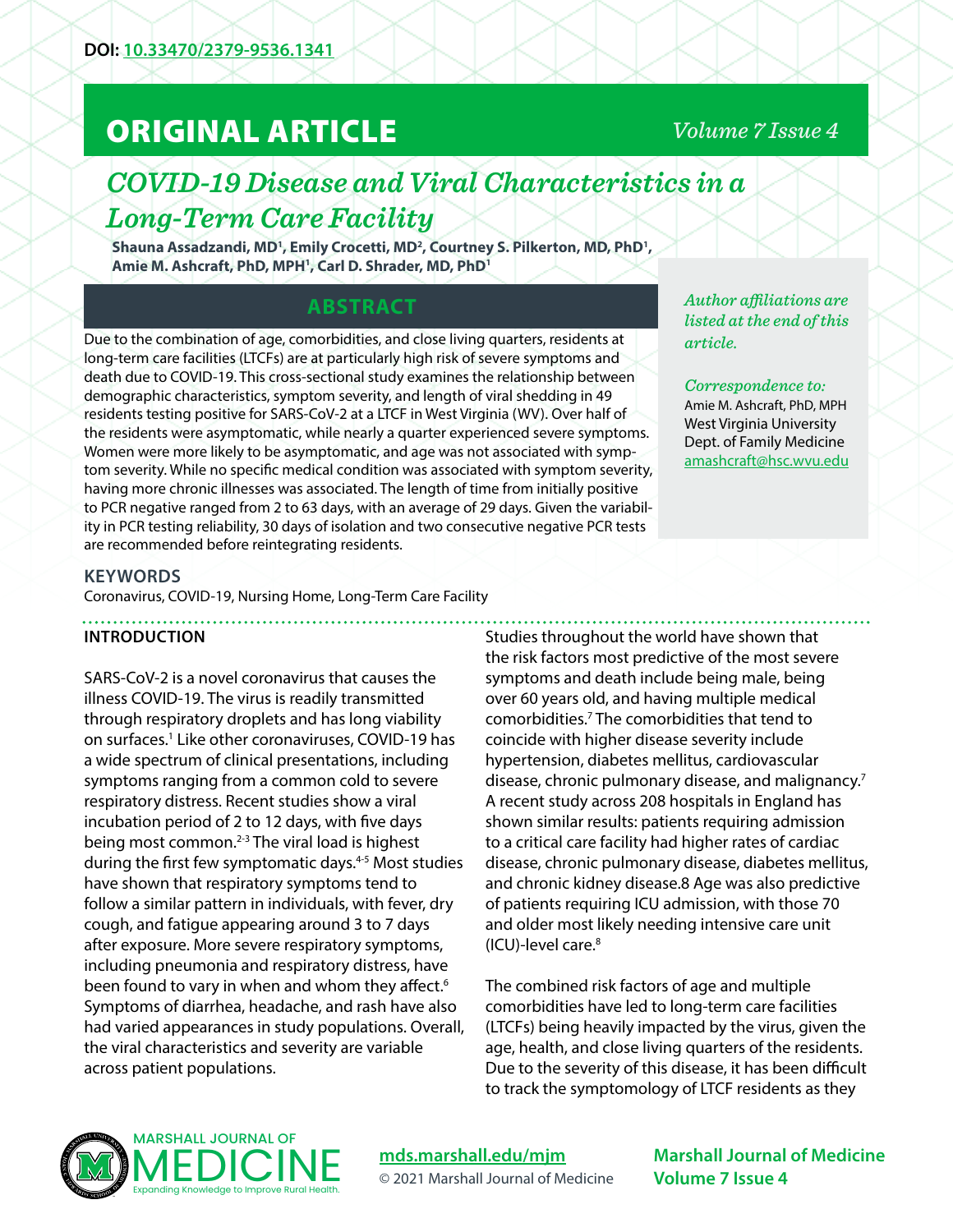are often taken out of the facility to higher levels of care. During the first LTCF outbreak of COVID-19 in the United States (U.S.) in King County, Washington, a research team studying the epidemiology of the outbreak had difficulty tracking the exact timing of symptoms due to the need for higher levels of care and subsequent transfer out of the facility.<sup>9</sup> There was also a significant gap in symptoms and testing for this facility, leading to an average time from symptom onset to diagnosis of 8 days. By the time the outbreak was identified, it had spread to greater than 80% of the facility's population.

Focused research on closed populations, such as those at LTCFs, will facilitate a greater understanding of the viral dynamics of SARS-CoV-2, including the course and severity of COVID-19. Such knowledge may contribute to developing better pandemic plans for LTCFs in the short term and to reducing the burden on health systems in the long term. The purpose of this paper is to share both the symptom course and the viral shedding characteristics most predictive of disease severity in geriatric residents in an LTCF. This LTCF was the site of the sentinel COVID-19 case in West Virginia (WV).

# **METHODS**

#### Participants and Setting

Ninety-six residents from a 98-bed LTCF in WV were tracked from the time of notification of the first positive resident with SARS-CoV-2 until the facility became COVID-19 recovered (defined as 2 consecutive weeks of negative status via real-time reverse transcriptase-polymerase chain reaction [rRT-PCR or "PCR" for short] analysis). All 49 patients that were positive are included in this study. This study was approved and monitored by our Institutional Review Board (protocol # 2006023468), and written documentation of informed consent was obtained from each participant or their medical power of attorney.

#### **MEASURES**

*COVID-19 Symptoms Experienced*

All residents testing positive for SARS-CoV-2 were tracked, and symptoms noted by staff physicians or nursing staff were documented in the resident's paper charts or their electronic medical record. Three residents were transferred out of the facility to a higher level of care. Given the close relationships with the local medical system and the LTCF, we were still able to track the patients through their treatment course.

### *SARS-CoV-2 rRT-PCR Testing*

All residents underwent diagnostic PCR testing of nasopharyngeal swab collections at 1 to 2 days post-initial, facility-positive test. Residents who tested positive then underwent weekly testing until negative for 2 weeks. As per standard protocol, nasopharyngeal swab specimens were collected from the upper respiratory tracts of residents. Swabs were placed into a collection tube with appropriate viral preservation media. Nucleic acid extraction and qualitative duplex PCR targeting proprietary signatures of viral RdRp and N genes were performed using the Abbott RealTime SARS-CoV-2 assay on the M-2000 automated platform (Abbott Laboratories, Chicago, IL) per the manufacturer's instruction. Days from the initial positive to first negative PCR were calculated.

#### *Covariates*

Demographic factors (age, race/ethnicity, and sex), medical conditions, medications, and reported symptoms were retrospectively extracted from paper and/or electronic health record reviews. Residents' symptoms were grouped into asymptomatic, mild to moderate, or severe based on respiratory status. Severe symptoms were described as those that required oxygen supplementation beyond nasal cannula (non-rebreather, high-flow nasal cannula, BiPAP, or intubation).

#### **ANALYSIS**

Stata Statistical Software: Release 16 (College Station, TX: StataCorp LP) was used for all statistical analyses. Means and proportions were calculated for each demographic characteristic and symptom



**[mds.marshall.edu/mjm](https://mds.marshall.edu/mjm/)** © 2021 Marshall Journal of Medicine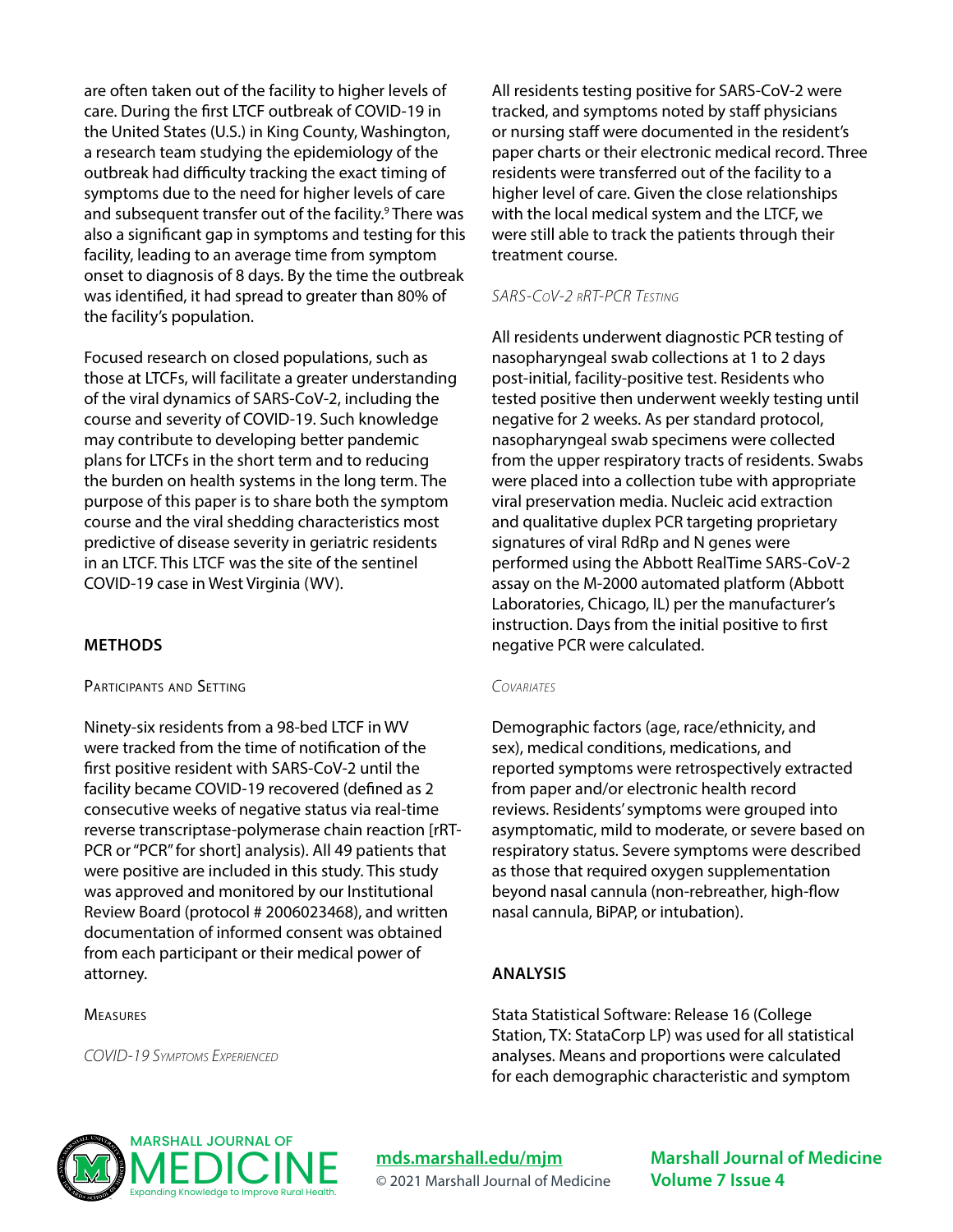category. Associations between categorical covariates and length of time of PCR positivity were tested using a 2-sample t-test. Correlations between continuous covariates and length of time of PCR positivity were tested using Pearson correlation. Significance was set at a p-value of  $< 0.05$ .

#### **RESULTS**

Demographic and health characteristics of residents who tested positive for SARS-CoV-2 are described in Table 1. Residents averaged 84 years of age, and 77.5% were female. Residents had an average of 7 chronic medical conditions, with dementia (69.4%) and heart disease (53.1%) being most common. Medications most common in this

|                                                          | Overall   |
|----------------------------------------------------------|-----------|
| Total                                                    | 49        |
| Sex, n (%)                                               |           |
| Male                                                     | 11(22.5)  |
| Female                                                   | 38 (77.5) |
| Age, mean (std dev)                                      | 84 (9.1)  |
| Race, n (%)                                              |           |
| White                                                    | 49 (100)  |
| Medical Conditions, n (%)                                |           |
| Dementia                                                 | 34 (69.4) |
| Cancer                                                   | 5(10.2)   |
| Autoimmune Disease <sup>^</sup>                          | 18 (36.7) |
| Type 2 Diabetes                                          | 19 (38.8) |
| Chronic lung disease <sup>+</sup>                        | 9(18.4)   |
| Heart Disease <sup>†</sup>                               | 26(53.1)  |
| Chronic kidney disease                                   | 6(12.2)   |
| Thrombotic history                                       | 9(18.4)   |
| Number of chronic medical conditions, mean<br>(std dev)  | 7(2.1)    |
| Medications, n (%)                                       |           |
| <b>Blood thinners</b>                                    | 11(22.5)  |
| Antiplatelet                                             | 27(55.1)  |
| Non-steroidal anti-inflammatory (NSAID)                  | 1(2.0)    |
| Angiotensin-converting enzyme (ACE)<br><b>Inhibitors</b> | 10(20.4)  |
| Angiotensin II receptor blockers (ARB)                   | 8(16.3)   |
| Proton pump inhibitor (PPI)                              | 16(32.6)  |
| Immune modulator#                                        | 5(10.2)   |
| Insulin                                                  | 8(16.3)   |

^ Includes myasthenia gravis, multiple sclerosis, rheumatoid arthritis, and hypothyroidism

+ Includes asthma and chronic obstructive pulmonary disease (COPD)

† Includes congestive heart failure (CHF) and coronary artery disease  $(CAD)$ 

# Includes aromatase inhibitors, methotrexate, prednisone, and biologics

**TABLE 1.** Demographic and health characteristics of SARS-CoV-2-positive residents at a long-term care facility (LTCF).

population were antiplatelets (55.1%) and proton pump inhibitors (32.6%). About 1 in 10 were on an immune modulator (including aromatase inhibitors, methotrexate, prednisone, and biologics).

Symptoms experienced and length of time testing PCR positive for SARS-CoV-2 are described in Figure 1 and Table 2. Overall, 59.2% of residents who tested positive were asymptomatic, while 22.4% experienced severe symptoms. In residents with symptoms, the most common experienced were fever (70.0%) and respiratory distress (85.0%). Overall, mortality was 12.2%. The disease course was similar for all symptomatic patients. Fever and cough were the first symptoms experienced with shortness of breath presenting on days 3 to 5. This early shortness of breath occasionally resulted in a need for increased oxygen but was usually minimal. For

> those who experienced severe symptoms, acute respiratory decline occurred between days 7 and 10 and was most often rapid. Only one symptomatic patient (number 7 in Figure 1) did not follow this pattern and was asymptomatic until sudden respiratory distress. The time from the initial positive to PCR negative ranged from 2 to 63 days, with an average of 29 days. The length of time patients tested PCR positive varied widely. One resident (17) tested negative but on later testing was again positive before finally testing negative consistently.

Differences in the severity of symptoms experienced by selected demographic and health characteristics are described in Table 3. Women were more likely to be asymptomatic ( $p = 0.030$ ). Age was not associated with symptom severity in this population. Although no specific medical condition was associated with increased symptom severity, having fewer chronic medical conditions was associated with an asymptomatic course. No medications were associated with more severe symptoms, although proton pump inhibitor and immune modulator use trended towards significance. A full table of demographic and health characteristics by symptom severity is

available in Supplementary Table S1.



**[mds.marshall.edu/mjm](https://mds.marshall.edu/mjm/)** © 2021 Marshall Journal of Medicine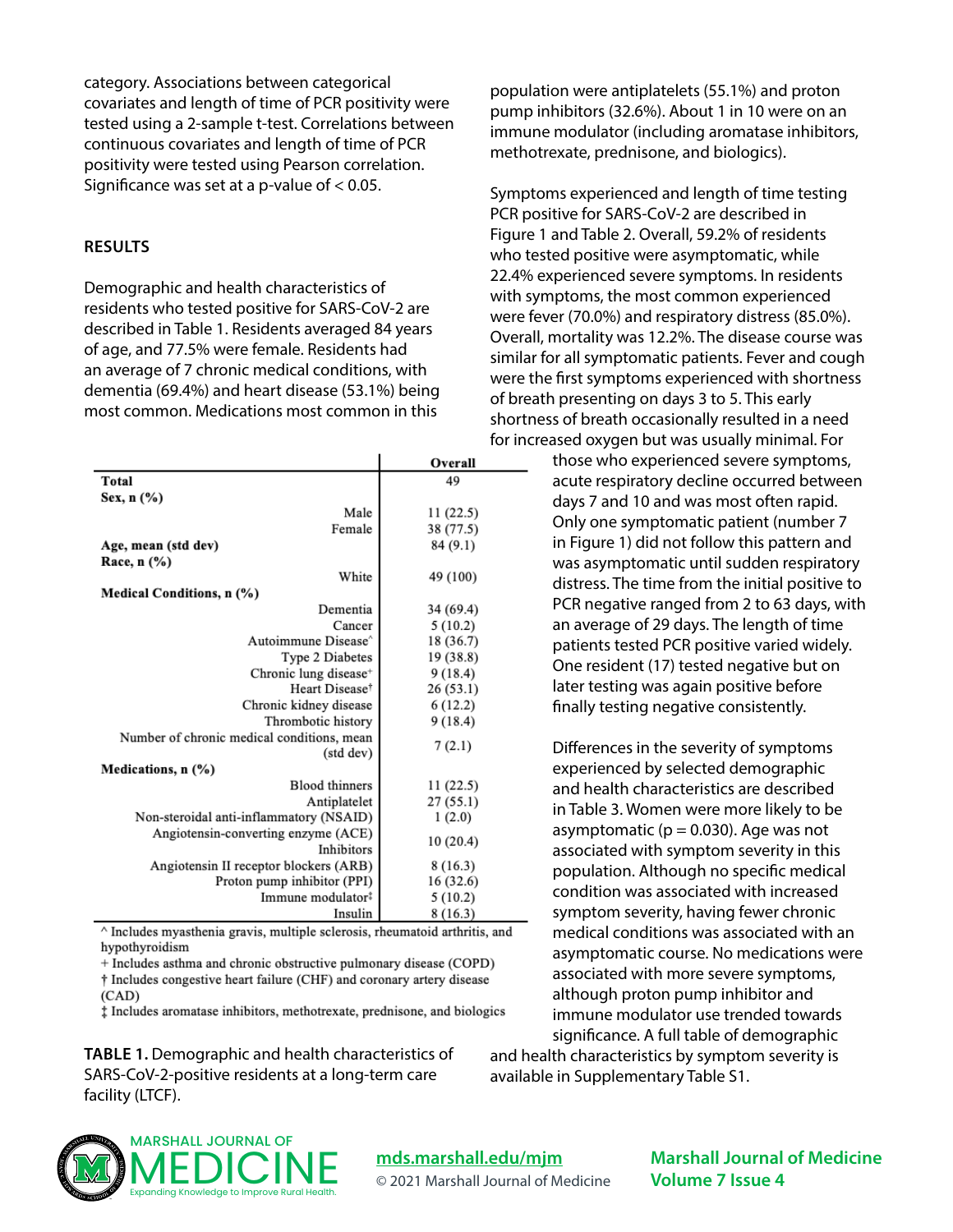#### Days PCR<br>Postfive<br>Martalley ž  $\begin{tabular}{|c|c|c|} \hline n & n & m \\ \hline n & n & m \\ \hline M & M & M \\ \hline M & M & M \\ \hline M & M & M \\ \hline M & M & M \\ \hline M & M & M \\ \hline M & M & M \\ \hline M & M & M \\ \hline M & M & M \\ \hline M & M & M \\ \hline M & M & M \\ \hline M & M & M \\ \hline M & M & M \\ \hline M & M & M \\ \hline M & M & M \\ \hline M & M & M \\ \hline M & M & M \\ \hline M & M & M \\ \hline M & M & M \\ \hline M & M & M \\ \hline M & M & M \\ \hline M & M & M$ Mertalley Mertality **REAL PROPERTY**  $\frac{1}{2}$ š 방치이치료 E, 변보 お金 회원 최치회 Ξ 畫 Þ  $\mathbb{R}$ R.  $\frac{k}{d}$ s ಷ . J **第3条の開発は1865**<br>第3条の18条件 S. t, s s đ  $\overline{\bullet}$ (1)80803803808080808038080380380<br>- 小かかりかかかかかめの<br>- 小かかかかかかかか  $\overline{\mathbf{a}}$ ¦asianan<br>analara ł u 큟 Нł ł 8 Þ  $\overline{\circ}$  $\circ$ I¢  $\overline{\phantom{a}}$  $\frac{8}{3}$ 릨  $\frac{8}{8}$ 大家的 s, 员 ※※:8::8: E. 5 H  $\frac{1}{2}$ 武 نمامه 档 ol o ▓ × Ħ.  $3212$ \*\*\*\* £. 肃 R RF. a ₩ Ŀ. 쁰 ÷ 祝 \*\*\*\* 同 ₹ ৰ ₩ Ħ खि  $\overline{\mathbf{w}}$ ١Ŧ ौ ÷ tr‡e अंशि k k  $\tilde{\mathbf{x}}$ 회  $\ddot{\ddot{\pi}}$ K نقاعاته بشخصة  $\circ$ H  $\frac{1}{2}$ ।<br>इ.स. ३ वर्षे ३ वर्षे<br>इ.स. ३ वर्षे ३ वर्षे Ŀ ×. 쁹 ماماشيم ÷  $-44.005$ 73 \*\*\* 휪 E ç 22<br>- 19 - 18 - 1<br>23 - 18 - 18 - $\ddot{x}$ B Lä. ¥  $\frac{1}{2}$  $\frac{1}{8}$ 븝 ┪ ₹  $\frac{1}{2}$ IJ  $\overline{\overline{u}}$ انذا  $\begin{array}{l} \begin{array}{l} \ast \ \ \ \, \ast \ \ \, \ast \ \ \, \ast \ \ \, \ast \ \ \, \ast \ \ \, \ast \ \ \, \ast \ \ \, \ast \ \ \, \ast \ \ \, \ast \ \ \, \ast \ \ \, \ast \ \ \, \ast \ \ \, \ast \ \ \, \ast \ \ \, \ast \ \ \, \ast \ \ \, \ast \ \ \, \ast \ \ \, \ast \ \ \, \ast \ \ \, \ast \ \ \, \ast \ \ \, \ast \ \ \, \ast \$ ÷ ų E e a<br>Estados 第3条 38  $\frac{1}{2}$  $-8.8 - 0.8$ π نې<br>نور سېښنې ş I 1 H ÷, انتلط 調 H  $\frac{1}{2}$ 共 ×  $\mathbb{I}^*_1$ ŧ. ×  $rac{1}{8}$   $rac{1}{8}$ ţ \*\*\*\*\* 청 Þ î 図 R  $\frac{1}{2}$ 手段 Ħ  $\frac{1}{3}$  $\frac{1}{2}$ 医额 机械系统 计时 ه اه 이이어  $\overline{x}$ Þ  $\frac{2}{3}$ Ħ  $\mathfrak{p}$  $\frac{4}{3}$  $\mathbb{R}$ ilia<br>193 H  $\overline{n}$  $\overline{R}$ t Ħ Ä II. - 이 호텔 중 중 등 :<br>- 이 호텔 중 중 등 : Ħ R. 昌 8  $\ddot{\ddot{\cdot}}$ 퇾 耕 H 肯  $\frac{1}{2}$  $2222$  $\cdot \cdot \circ$  $......$ Þ n Ã n  $\frac{3}{11}$ И. R, þ  $\overline{\mathbf{a}}$  $\overline{\mathbf{a}}$  $\overline{\mathbb{Z}}$  $\frac{2888}{2222}$  $\blacksquare$ ÷.  $\overline{z}$ Ħ Ë n  $\frac{1}{2}$ 闘  $\frac{1}{3}$ **Taking** ing and the Ħ, ■ 神奈<br>◆ 参照<br>◆ 参照  $\Xi$  $\mathbf{r}$ ÷  $\overline{\phantom{a}}$ Ħ H  $rac{1}{8}$   $rac{1}{8}$  $\,$ L læ E. **i** i  $-36.8$  $\mathbf{r}$ H  $\bullet$ F Ŀ **i.v** Ħ ₿₿ ħ  $\mathbf{w}$ 이이미 o 10 ۰  $\circ$ ٠  $\blacksquare$  $\overline{\phantom{a}}$  $\rightarrow$  $\overline{\phantom{a}}$ [음] 판매하지 한아이 하지 않을 의미리티지지지지다지지의미대의미지의회의회의 외의진

#### **FIGURE 1.** Symptom course and PCR testing results in SARS-CoV-2-positive residents at a LTCF



# **[mds.marshall.edu/mjm](https://mds.marshall.edu/mjm/)**

© 2021 Marshall Journal of Medicine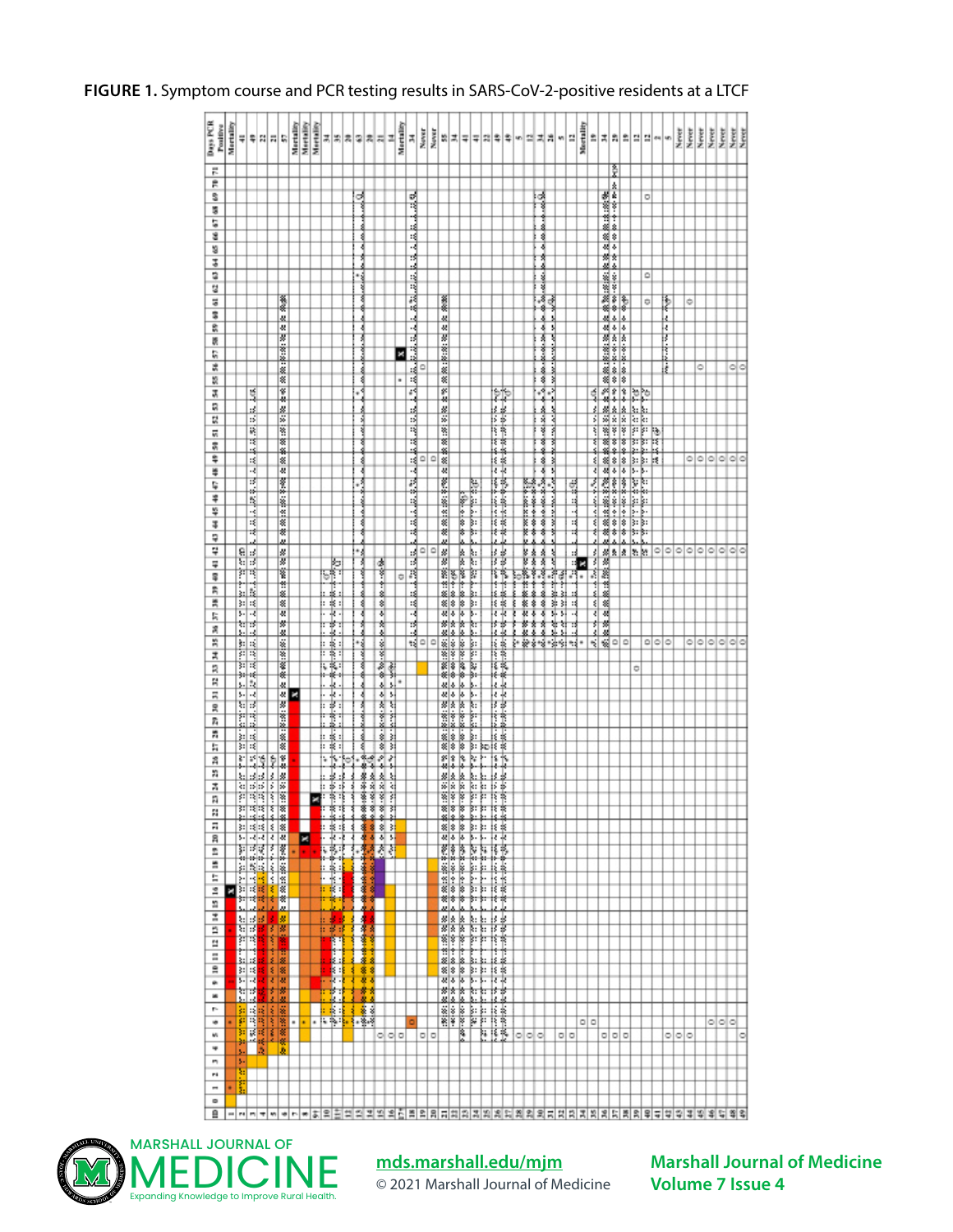|                                       | Overall   |
|---------------------------------------|-----------|
| Symptom severity, $n$ $(\%)$          |           |
| Asymptomatic                          | 29 (59.2) |
| Mild to Moderate                      | 9(18.4)   |
| Severe*                               | 11(22.4)  |
| $\lq$ Fever, n $(\frac{9}{6})$        | 14 (70.0) |
| <b>ARESPITATION ATTLES</b> , n (%)    | 17 (85)   |
| $^{\wedge}$ Rash, n $(^{\circ}\!\% )$ | 2(10.0)   |
| "Behavioral change, n (%)             | 7(35.0)   |
| Mortality, n (%)                      | 6(12.2)   |
| Days to PCR positive, mean (std dev)  | 28 (16)   |
| Days to PCR positive, range           | 2 to 63   |

\* Severe symptoms defined by need for oxygen supplementation beyond a common nasal canula including non-rebreather, high-flow nasal canula, BiPAP, and/or intubation.

 $\land$  Denominator for percentages is those symptomatic (N=20).

**TABLE 2.** Symptom and viral shedding characteristics of SARS-CoV-2-positive residents at LTCF.

|                                                         | Asymptomatic | Mild/Moderate<br><b>Symptoms</b> | Severe<br><b>Symptoms</b> | p value  |
|---------------------------------------------------------|--------------|----------------------------------|---------------------------|----------|
| <b>Total</b>                                            | 29(59.2)     | 9(18.4)                          | 11(22.4)                  |          |
| Age, mean (std dev)                                     | 83.5 (9.9)   | 84.1 (8.9)                       | 83.7 (7.4)                | 0.986    |
| Sex, $n$ $\left(\frac{9}{6}\right)$                     |              |                                  |                           |          |
| Male                                                    | 4(36.4)      | 5(45.5)                          | 2(18.2)                   | $0.030*$ |
| Female                                                  | 25(65.8)     | 4(10.5)                          | 9(23.7)                   |          |
| Medical Conditions, n (%)                               |              |                                  |                           |          |
| Cancer                                                  |              |                                  |                           |          |
| Yes                                                     | 1(20.0)      | 1(20.0)                          | 3(60.0)                   | 0.084    |
| No                                                      | 28(63.6)     | 8(18.2)                          | 8(18.2)                   |          |
| Number of chronic medical conditions,<br>mean (std dev) | 6.2(1.7)     | 7.6(2.0)                         | 8.0(2.4)                  | $0.036*$ |
| Medications, n (%)                                      |              |                                  |                           |          |
| Proton pump inhibitor (PPI)                             |              |                                  |                           |          |
| Yes                                                     | 6(37.5)      | 5(31.3)                          | 5(31.3)                   | 0.080    |
| No                                                      | 23(69.7)     | 4(12.1)                          | 6(18.2)                   |          |
| Immune modulator#                                       |              |                                  |                           |          |
| Yes                                                     | 2(40.0)      | 0(0.0)                           | 3(60.0)                   | 0.080    |
| No                                                      | 27 (61.4)    | 9(20.5)                          | 8(18.2)                   |          |

 $*$  Indicates statistically significant result based on p value  $< 0.05$ 

<sup> $\ddagger$ </sup> Includes aromatase inhibitors, methotrexate, prednisone, or biologics \*\*\* Complete table of all results in Supplementary Table S1

**TABLE 3.** Selected demographic and health characteristics of SARS-CoV-2-positive residents at LTCF by symptom severity.



**[mds.marshall.edu/mjm](https://mds.marshall.edu/mjm/)**

© 2021 Marshall Journal of Medicine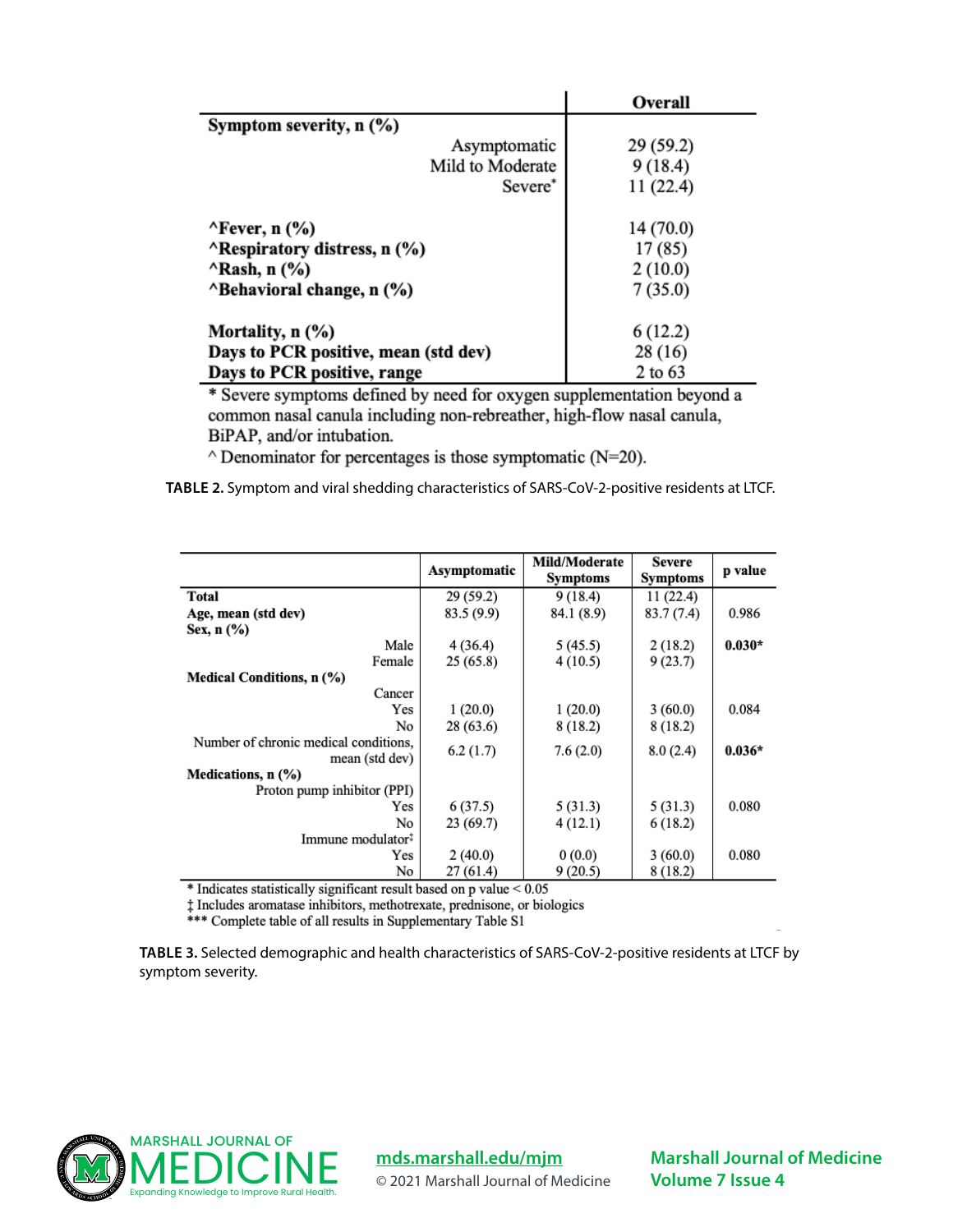|                                            |              | Mild/Moderate       | <b>Severe</b>      |          |
|--------------------------------------------|--------------|---------------------|--------------------|----------|
|                                            | Asymptomatic | Symptoms            | Symptoms           | p value  |
| <b>Total</b>                               | 29 (59.2)    | 9(18.4)             | 11 (22.4)          |          |
| Age, mean (std dev)                        | 83.5 (9.9)   | 84.1 (8.9)          | 83.7 (7.4)         | 0.986    |
| Sex, n (%)                                 |              |                     |                    |          |
| Male                                       | 4(36.4)      | 5(45.5)             | 2(18.2)            | $0.030*$ |
| Female                                     | 25(65.8)     | 4(10.5)             | 9(23.7)            |          |
| Medical Conditions, n (%)                  |              |                     |                    |          |
| Dementia                                   |              |                     |                    |          |
| Yes<br>No                                  | 20 (58.8)    | 6(17.7)             | 11 (23.5)          | 0.955    |
| Cancer                                     | 9(60.0)      | 3(20.0)             | 3(20.0)            |          |
| Yes                                        | 1(20.0)      | 1(20.0)             | 3(60.0)            | 0.084    |
| No                                         | 28(63.6)     | 8 (18.2)            | 8 (18.2)           |          |
| Autoimmune Disease                         |              |                     |                    |          |
| Yes                                        | 10 (55.6)    | 3 (16.7)            | 5(27.8)            | 0.791    |
| No                                         | 19(61.3)     | 6 (19.4)            | 6(19.4)            |          |
| Type 2 Diabetes                            |              |                     |                    |          |
| Yes                                        | 9 (47.4)     | 5(26.3)             | 5(26.3)            | 0.367    |
| No                                         | 20 (66.7)    | 4(13.3)             | 6(20.0)            |          |
| Chronic lung disease <sup>®</sup>          |              |                     |                    |          |
| Yes                                        | 3(33.3)      | 2(22.2)             | 4(44.4)            | 0.156    |
| No                                         | 26 (65.0)    | 7(17.5)             | 7(17.5)            |          |
| Heart Disease <sup>®</sup>                 |              |                     |                    |          |
| Yes                                        | 14 (53.9)    | 5(19.2)             | 7(26.9)            | 0.676    |
| No                                         | 15 (65.2)    | 4(17.4)             | 4 (17.4)           |          |
| Chronic kidney disease<br>Yes              | 3(50.0)      |                     |                    | 0.791    |
| No                                         | 26(60.5)     | 1(16.7)<br>8 (18.6) | 2(33.3)<br>9(20.9) |          |
| Thrombotic history                         |              |                     |                    |          |
| Yes                                        | 7 (77.8)     | 1 (11.1)            | 1 (11.1)           | 0.451    |
| No                                         | 22 (55.0)    | 8(20.0)             | 10 (25.0)          |          |
| Number of chronic medical conditions,      |              |                     |                    |          |
| mean (std dev)                             | 6.2(1.7)     | 7.6(2.0)            | 8.0(2.4)           | $0.036*$ |
| Medications, n (%)                         |              |                     |                    |          |
| <b>Blood</b> thinners                      |              |                     |                    |          |
| Yes                                        | 5(45.5)      | 3(27.3)             | 3(27.3)            | 0.546    |
| No                                         | 24 (63.2)    | 6(15.8)             | 8(21.1)            |          |
| Antiplatelet                               |              |                     |                    |          |
| Yes                                        | 16 (59.3)    | 5(18.5)             | 6(22.2)            | 0.999    |
| No                                         | 13 (59.1)    | 4(18.2)             | 5(22.7)            |          |
| Non-steroidal anti-inflammatory<br>(NSAID) |              |                     |                    |          |
| Yes                                        | 1(100)       | 0(0.0)              | 0(0.0)             | 0.703    |
| No                                         | 28(58.3)     | 9(18.7)             | 11 (22.9)          |          |
| Angiotensin-converting enzyme (ACE)        |              |                     |                    |          |
| <b>Inhibitors</b>                          |              |                     |                    |          |
| Yes                                        | 8 (80.0)     | 0(0.0)              | 2(20.0)            | 0.196    |
| No                                         | 21(53.8)     | 9 (23.1)            | 9(23.1)            |          |
| Angiotensin II receptor blockers (ARB)     |              |                     |                    |          |
| Yes                                        | 5(62.5)      | 2(25.0)             | 1(12.5)            | 0.716    |
| No                                         | 24 (58.5)    | 7 (17.1)            | 10 (24.4)          |          |
| Proton pump inhibitor (PPI)                |              |                     |                    |          |
| Yes                                        | 6(37.5)      | 5(31.3)             | 5 (31.3)           | 0.088    |
| No                                         | 23 (69.7)    | 4(12.1)             | 6(18.2)            |          |
| Immune modulator <sup>2</sup>              |              |                     |                    |          |
| Yes                                        | 2(40.0)      | 0(0.0)              | 3(60.0)            | 0.088    |
| No<br>Insulin                              | 27 (61.4)    | 9(20.5)             | 8 (18.2)           |          |
| Yes                                        | 4 (50.0)     | 3 (37.5)            | 1(12.5)            | 0.292    |
| No                                         | 25(61.0)     | 6(14.6)             | 10 (24.4)          |          |

 $\spadesuit$  Indicates statistically significant result based on p value  $\leq 0.05$ 

 $^\wedge$  Includes myasthenia gravis, multiple sclerosis, rheumatoid arthritis, or hypothyroidism

 $\pm$  Includes asthma and chronic obstructive pulmonary disease (COPD)

† Includes congestive heart failure (CHF) and coronary artery disease (CAD)<br>‡ Includes aromatase inhibitors, methotrexate, prednisone, or biologics

**SUPPLEMENTARY TABLE S1**. Demographic and health characteristics of COVID positive residents at LTCF by symptom severity.



**[mds.marshall.edu/mjm](https://mds.marshall.edu/mjm/)** © 2021 Marshall Journal of Medicine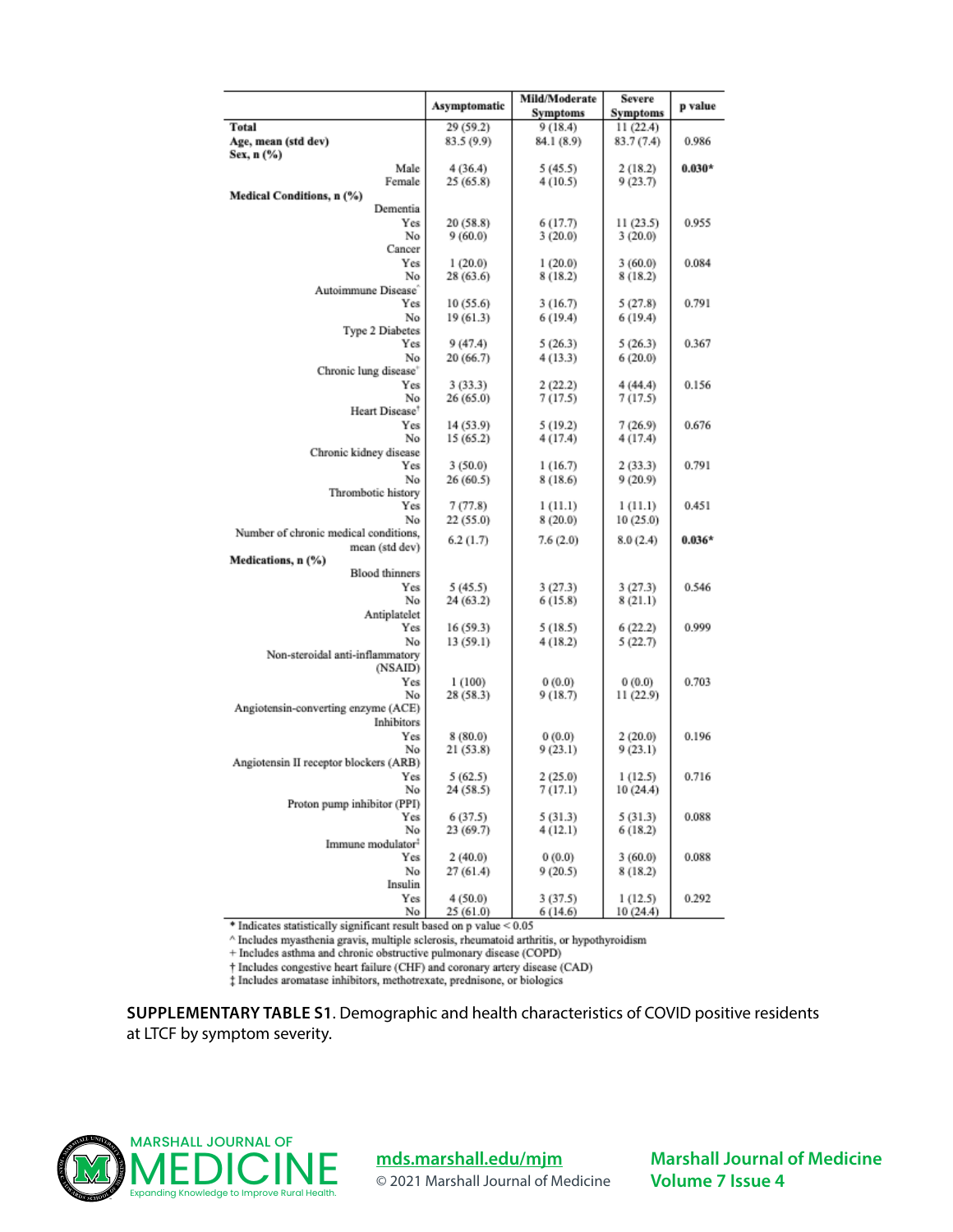Associations between demographic and disease characteristics and length of time of PCR positivity are described in Table 4. The development of a rash was associated with a longer time of PCR positivity (p of 0.03). No other factors were associated with length of PCR positivity including symptom severity, age, or sex.

#### **DISCUSSION**

Geriatric patients are well known for atypical symptom presentation, rapid decline, and higher mortality with respect to illness.10 Early recognition of concerning symptoms or risk factors provides the best hope for lowering mortality risks in these patients. Being able to track symptoms of COVID-19 and predict respiratory decline is imperative to battling this illness in LTCFs. In our facility, we assessed the vitals of residents testing PCR positive every four hours to ensure no symptoms were missed. Upon diagnosis of the index COVID-19 case, the entire LTCF was tested to quickly identify further residents with the disease. Forty-one percent of residents at the LTCF tested PCR positive for the SARS-CoV-2 virus.

Much to our surprise, a large proportion, 59.2%, never developed symptoms despite their highrisk status due to age and preexisting medical conditions. It quickly became apparent this disease can quietly and quickly spread amongst a large group of individuals living in close quarters, like an LTCF. Unlike other common infectious diseases, such as influenza, the high rate of asymptomatic patients with COVID-19 made broad testing a necessity for proper isolation. This cohort had 11 patients who were classified as having severe symptoms or requiring more than a nasal cannula for oxygen supplementation. With those 11 patients, severe respiratory decline generally followed a pattern of occurring seven days (SD of 4 days) after initial symptom onset. These patients usually had an oxygen requirement early in symptom onset but did not require significant oxygen supplementation until further in their course. A study in Wuhan showed similar patterns of respiratory decline at the 1-week mark, but their focus was on patients in the community that presented to hospital settings with complaints of shortness of breath.3

Studies have shown that certain medical conditions, including heart disease, diabetes, and pulmonary disease, were associated with higher severity of illness.7 In our LTCF population, no specific medical condition was associated with disease severity. However, fewer medical conditions were associated with an asymptomatic course. In this facility, age was noted to be equal across all groups of symptom severity. Other studies, however, have found differences in disease severity when comparing a geriatric population to a non-geriatric population.8 The average age of this cohort was 84 years old, which raises the question of whether age or the overall health of the geriatric patient is more predictive of disease severity. Studies of influenza and pneumonia severity in a geriatric population have shown that age-related changes, the severity of chronic illnesses, and nutritional status are all correlated to disease severity.<sup>10</sup> With respect to COVID-19 severity, the overall health of the geriatric patient will likely be more predictive of their respiratory decline and need for escalation of care. This information could allow improved evaluation and risk stratification in LTCF populations.

Identifying all affected residents is just as important as establishing when a resident can reintegrate into the general population of the LTCF. We tested all positive residents weekly to identify this transition point. This conservative testing strategy was employed to prevent another outbreak in the facility. The amount of time of PCR positivity varied significantly amongst the residents, but the average duration of positivity was 29 days, with one resident remaining positive for greater than 2 months. The only symptom associated with longer PCR positivity was a rash. Because we could not be sure whether PCR was picking up fragments of virus or active virus, we elected the most conservative approach and assumed that all PCR results were picking up the active virus.

Major strengths of this study include an isolated cohort that was able to be tracked from symptom onset until they became PCR negative. This allowed for comprehensive data collection and close monitoring of the disease course. Limitations of this study include the small sample size, all-white population, and all patients residing in the same facility. Assessment on the impact of race and



**[mds.marshall.edu/mjm](https://mds.marshall.edu/mjm/)** © 2021 Marshall Journal of Medicine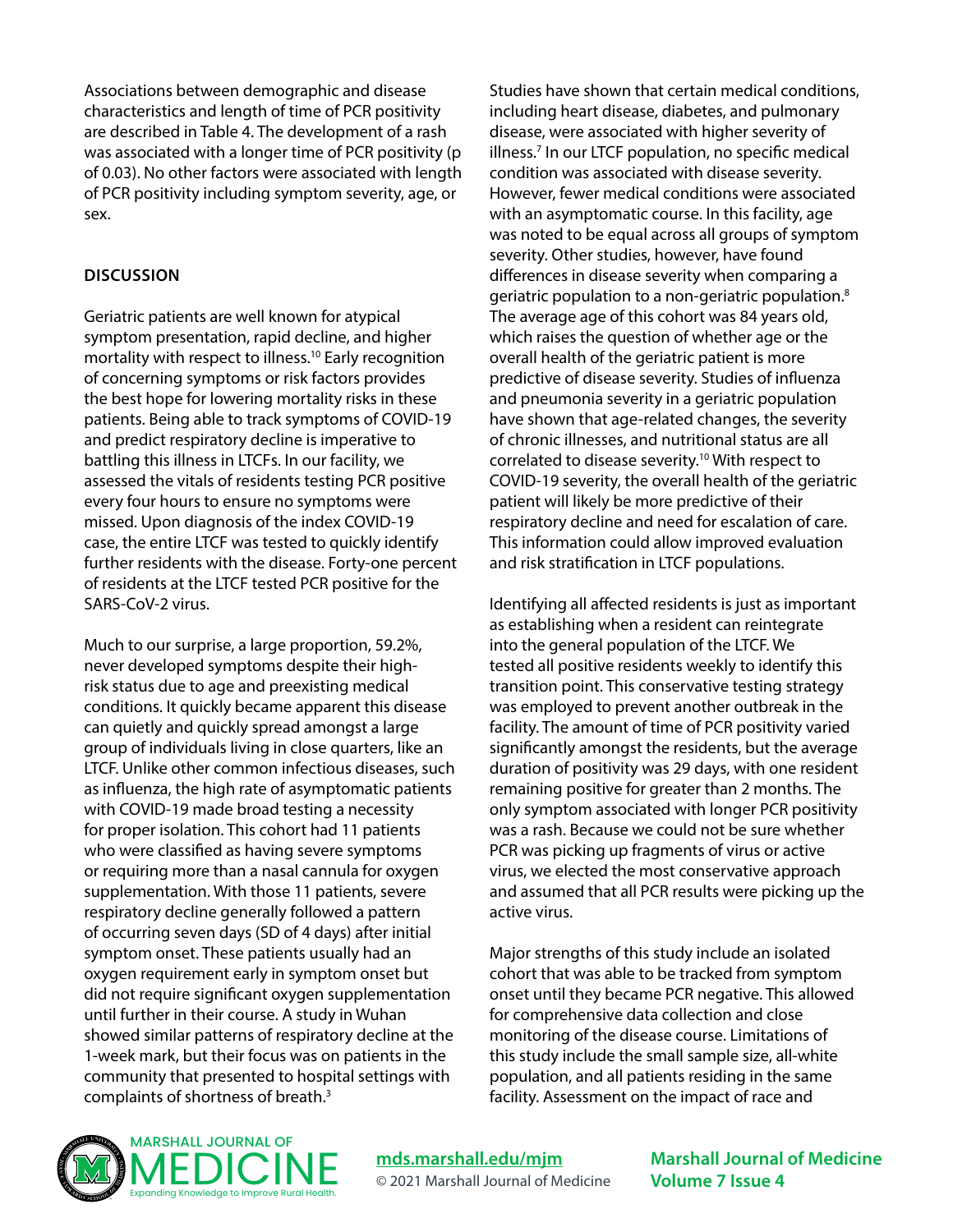**TABLE 4.** Association of demographic and health characteristics of SARS-CoV-2-positive residents at LTCF with days to PCR negative.

|                                                      | <b>Days to PCR</b>       |          |
|------------------------------------------------------|--------------------------|----------|
|                                                      | negative mean, (std      | p value  |
|                                                      | dev)                     |          |
| Age                                                  |                          | 0.240    |
| Sex<br>Male                                          |                          |          |
| Female                                               | 40.7 (5.8)<br>25.1(3.0)  | $0.030*$ |
| <b>Medical Conditions</b>                            |                          |          |
| Dementia                                             |                          |          |
| Yes                                                  | 26.2(3.2)                | 0.272    |
| No                                                   | 33.5(5.8)                |          |
| Cancer<br>Yes                                        |                          |          |
| No                                                   | 33.2 (6.7)<br>27.0(3.1)  | 0.439    |
| Autoimmune Disease                                   |                          |          |
| Yes                                                  | 22.9 (4.2)               | 0.118    |
| No                                                   | 31.8(3.6)                |          |
| Type 2 Diabetes                                      |                          |          |
| Yes                                                  | 27.3(3.4)                | 0.835    |
| No                                                   | 28.5(4.4)                |          |
| Chronic lung disease'<br>Yes                         | 27.6 (3.4)               | 0.956    |
| No                                                   | 28.0 (3.4)               |          |
| Heart Disease <sup>®</sup>                           |                          |          |
| Yes                                                  | 24.1(4.1)                | 0.156    |
| No                                                   | 32.1(3.6)                |          |
| Chronic kidney disease                               |                          |          |
| Yes<br>No                                            | 17.0(8.7)<br>28.9(2.9)   | 0.232    |
| Thrombotic history                                   |                          |          |
| Yes                                                  | 31.3 (13.3)              | 0.668    |
| No                                                   | 27.4(2.8)                |          |
| Number of chronic medical conditions, mean (std dev) |                          | 0.339    |
| <b>Medications</b>                                   |                          |          |
| <b>Blood</b> thinners<br>Yes                         |                          | 0.175    |
| No                                                   | 36.2(6.6)<br>26.1(3.0)   |          |
| Antiplatelet                                         |                          |          |
| Yes                                                  | 28.2(3.2)                | 0.895    |
| No                                                   | 27.4(5.2)                |          |
| Angiotensin-converting enzyme (ACE) Inhibitors       |                          |          |
| Yes                                                  | 29.7(6.1)                | 0.773    |
| No<br>Angiotensin II receptor blockers (ARB)         | 27.5(3.2)                |          |
| Yes                                                  | 18.7 (7.0)               | 0.096    |
| No                                                   | 30.3(2.9)                |          |
| Proton pump inhibitor (PPI)                          |                          |          |
| Yes                                                  | 34.4 (5.0)               | 0.135    |
| No<br>Immune modulator <sup>1</sup>                  | 25.2(3.3)                |          |
| Yes                                                  | 36.8 (7.3)               | 0.254    |
| No                                                   | 26.7(3.0)                |          |
| Insulin                                              |                          |          |
| Yes                                                  | 24.8 (4.3)               | 0.622    |
| No                                                   | 28.5 (3.3)               |          |
| <b>Symptom severity</b>                              |                          |          |
| Asymptomatic<br>Mild to Moderate                     | 25.7 (3.9)<br>33.3 (5.4) | 0.575    |
| Severe <sup>*</sup>                                  | 29.9 (5.2)               |          |
| Fever                                                |                          |          |
| Yes                                                  | 30.9 (4.3)               | 0.463    |
| No                                                   | 26.4 (3.6)               |          |
| Rash                                                 |                          |          |
| Yes                                                  | 53.0 (4.0)               | $0.023*$ |
| No<br><b>Behavioral change</b>                       | 26.3(2.7)                |          |
| Yes                                                  | 25.8 (3.4)               | 0.763    |
| No                                                   | 28.2 (3.2)               |          |

 $*$  Indicates statistically significant result based on p value  $< 0.05$ 

 $^\wedge$  Includes myasthenia gravis, multiple sclerosis, rheumatoid arthritis, or hypothyroidism

+ Includes asthma and chronic obstructive pulmonary disease (COPD)

+ Includes congestive heart failure (CHF) and coronary artery disease (CAD)

and the distance in the matter of the product of the product of the product of the product of the product of the second series of the second series of the series of the series of the second series of the series of the seri

common nasal canula including non-rebreather, high-flow nasal canula, BiPAP, and/or intubation.



**[mds.marshall.edu/mjm](https://mds.marshall.edu/mjm/)**

© 2021 Marshall Journal of Medicine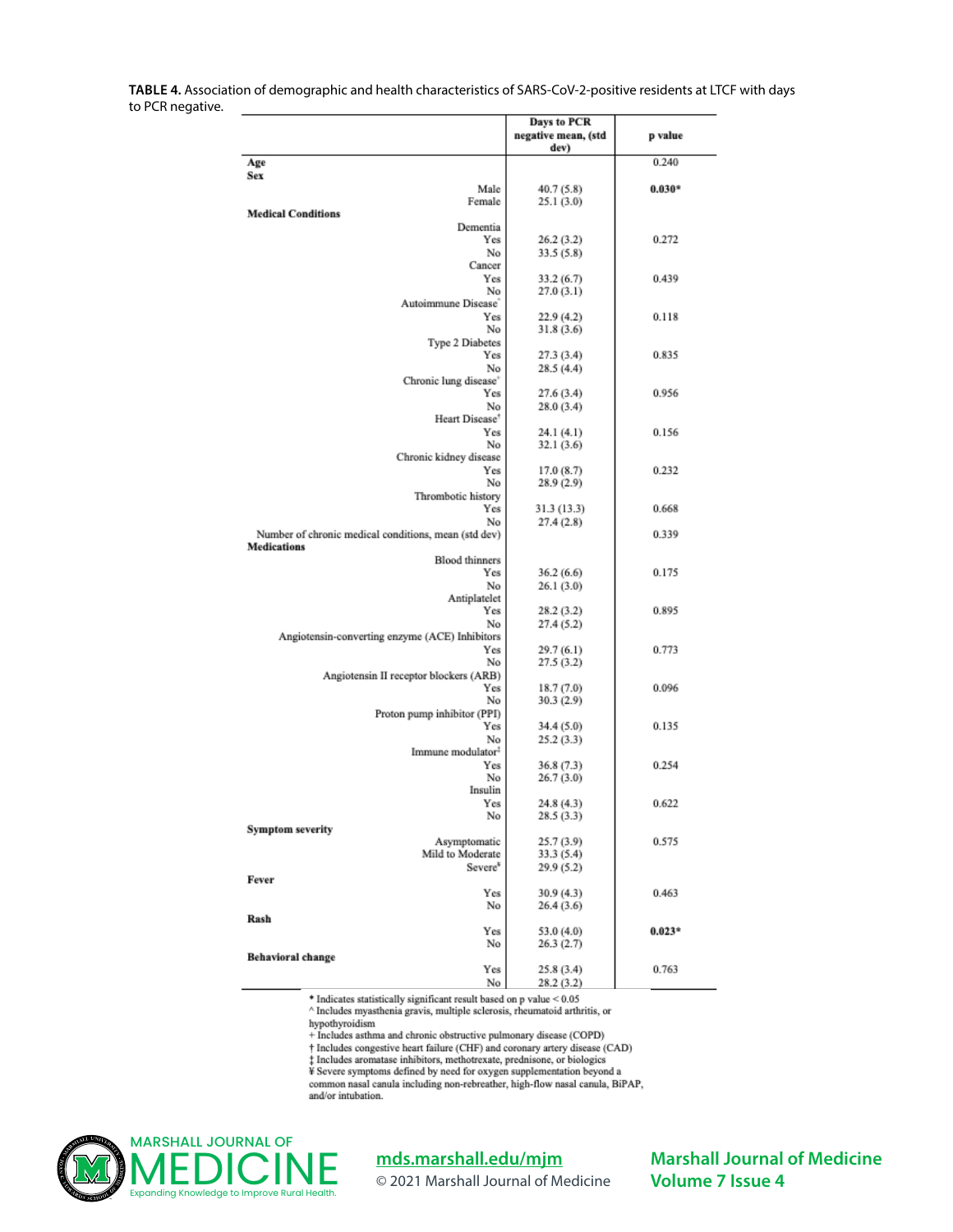COVID-19 severity could not be made with this cohort. Many studies have found that this disease has disproportionately impacted some racial and ethnic minority groups. Further research in a more diverse LTCF cohort will be needed to study those groups. Further studies at other LTCFs will also be imperative to monitor patterns across multiple age groups and locations. This has been difficult due to many of the cohorts at other facilities being separated into different hospitals and other facilities during outbreaks.

COVID-19 has had a devastating impact on LTCFs across the country. This study was able to focus on an LTCF cohort and provide information on symptom timing and risk factors associated with decline. Understanding patterns in overall patient health and symptom presentation could help determine resource allocation and monitoring needs at LTCFs, as well as help, inform care discussions with patients and their families. A complete understanding of these patterns could also help communication with nearby hospitals prior to the significant respiratory decline, allowing for better preparation by the hospital and safer transfer of SARS-CoV-2-positive patients. As COVID-19 continues to have such a grave impact on LTCFs, understanding the timing of respiratory decline and factors that can predict disease severity will help LTCFs create pandemic plans.

# **CONCLUSION**

Given the variability of PCR test reliability, we recommend a minimum of 2 consecutive weeks of negative PCR tests prior to reintegrating residents. LTCFs that have the capability should isolate residents for at least one month in the event of a facility SARS-CoV-2 viral outbreak, given the average duration of positivity was 29 days. Given the high rate of asymptomatic carriers, we recommend broad testing of LTCF populations with outbreaks. Aggressive disease identification measures are necessary to prevent widespread transmission of the virus in an LTCF.

#### **AUTHOR AFFILIATIONS**

- 1. West Virginia University, Morgantown, West Virginia
- 2. Naval Hospital Pensacola, Pensacola, Florida

### **REFERENCES**

- 1. Jin Y, Yang H, Ji W, Wu W, Chen S, Zhang W, Duan G. Virology, epidemiology, pathogenesis, and control of COVID-19. Viruses, 2000; 12(4): 372. https://doi.org/10.3390/v12040372
- 2. Lauer SA, Grantz KH, Bi Q, Jones FK, Zheng Q, Meredith HR, Azman AS, Reich NG, Lessler J. The Incubation Period of Coronavirus Disease 2019 (COVID-19) From Publicly Reported Confirmed Cases: Estimation and Application. Ann Intern Med, 2020; 172(9): 577–582. https://doi. org/10.7326/M20-0504
- 3. Li Q, Guan X, Wu P, Wang X, Zhou L, Tong Y, Ren R, Leung K, Lau E, Wong JY, Xing X, Xiang N, Wu Y, Li C, Chen Q, Li D, Liu T, Zhao J, Liu M, Tu W, Feng Z. Early Transmission Dynamics in Wuhan, China, of Novel Coronavirus-Infected Pneumonia. N Engl J Med, 2020; 382(13): 1199–1207. https://doi. org/10.1056/NEJMoa2001316
- 4. To KK, Tsang O T, Leung WS, Tam AR, Wu TC, Lung DC, Yip C, Cai JP, Chan JM, Chik TS, Lau DP, Choi CY, Chen LL, Chan WM, Chan KH, Ip JD, Ng AC, Poon RW, Luo CT, Cheng VC, … Yuen KY. Temporal profiles of viral load in posterior oropharyngeal saliva samples and serum antibody responses during infection by SARS-CoV-2: an observational cohort study. Lancet Infect Dis, 2020; 20(5): 565–574. https://doi.org/10.1016/S1473- 3099(20)30196-1
- 5. To KK, Tsang OT, Yip CC, Chan KH, Wu TC, Chan JM, Leung WS, Chik TS, Choi CY, Kandamby DH, Lung DC, Tam AR, Poon RW, Fung AY, Hung IF, Cheng VC, Chan JF, Yuen KY. Consistent Detection of 2019 Novel Coronavirus in Saliva. Clin Infect Dis, 2020; 71(15): 841–843. https://doi.org/10.1093/ cid/ciaa149
- 6. Wang Y, Wang Y, Chen Y, Qin Q. Unique epidemiological and clinical features of the emerging 2019 novel coronavirus pneumonia (COVID-19) implicate special control measures. J Med Virol, 2020; 92(6): 568–576. https://doi. org/10.1002/jmv.25748



**[mds.marshall.edu/mjm](https://mds.marshall.edu/mjm/)**

© 2021 Marshall Journal of Medicine